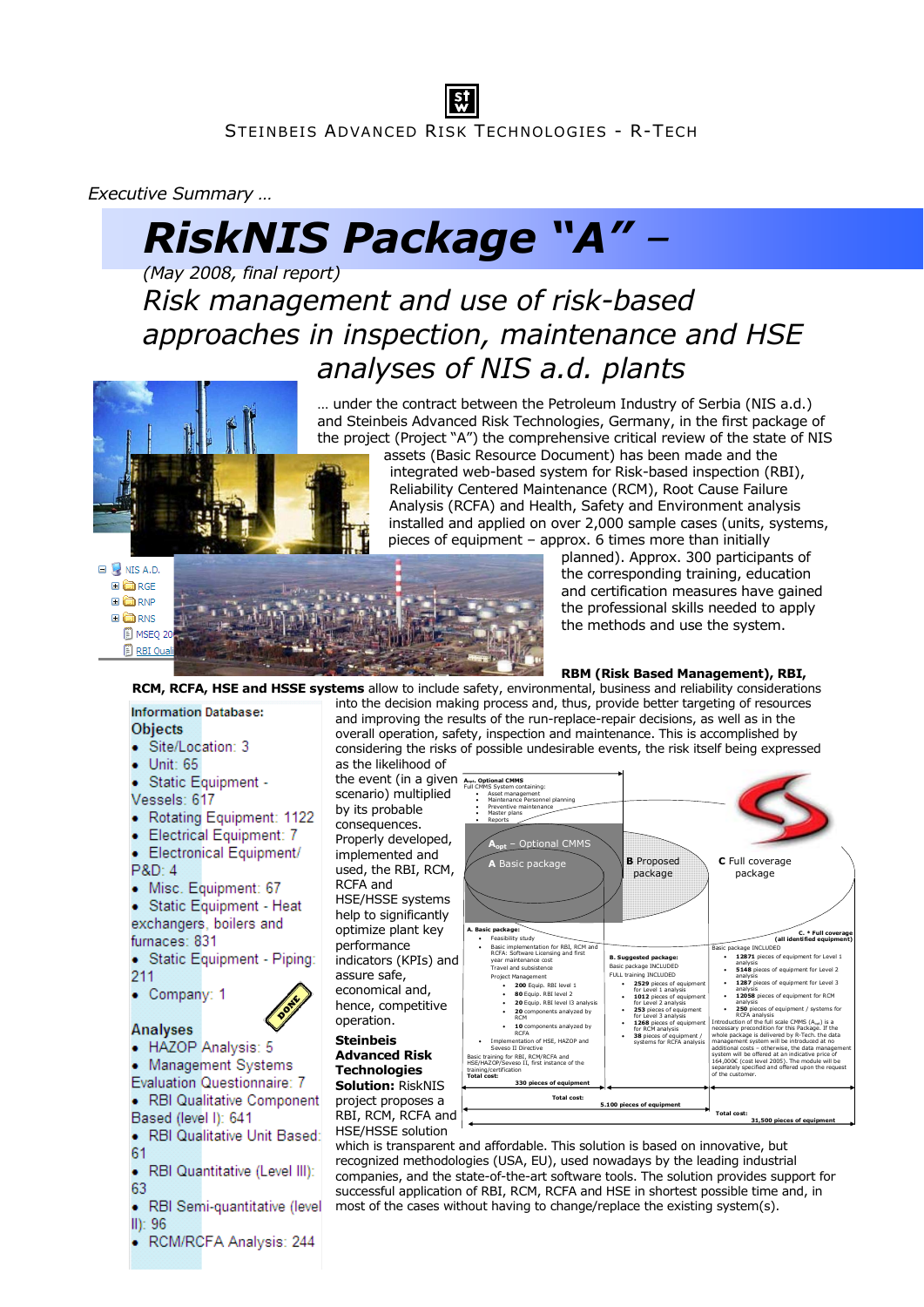#### 日**高**RNP  $\approx$   $-$

#### **Data/Asset Management – Base Resource Document – "1,000 questions of RiskNIS"**

| Energana لسا ك                 |
|--------------------------------|
| ⊟ dd HPV                       |
| ⊞ <mark>ûd</mark> Manipulacija |
| $\Box$ S-0100                  |
| ⊞ <mark>à</mark> s-0200        |
| $\Box$ S-0250                  |
| ⊞ <mark>à</mark> s-0290        |
| ⊟ <mark>aa</mark> s-0300       |
| <b>⊟ coo</b> ns-0400           |
| $\Box$ S-0500                  |
| $\Box$ S-0550                  |
| $\Box$ S-0570                  |
| $\Box$ S-0600                  |
| $\Box$ S-0620                  |
| $\Box$ S-0650                  |
| $\Box$ S-0750                  |
| ⊞ <mark>aa</mark> s-0850       |
| ⊞ <mark>à</mark> s-0900        |
| $\Box$ S-1000                  |
| $\Box$ $\Box$ S-1300           |
| $\Box$ S-1500                  |
| <b>নে লিং</b> : 1520           |

| Questionnaire                        |            | Legal<br>aspects | Current<br>practice            | Equipment<br>and tools | Qualification<br>certification | Managem.<br>aspects          | Expectation<br>in the<br>future |  |  |  |  |
|--------------------------------------|------------|------------------|--------------------------------|------------------------|--------------------------------|------------------------------|---------------------------------|--|--|--|--|
|                                      | Managem.   | <b>NA</b>        |                                |                        |                                |                              |                                 |  |  |  |  |
| I Inspection<br>RBI                  | <b>RNP</b> | <b>RNP I.1</b>   | <b>RNP I.2</b>                 | RNP I.3                | <b>RNP I.4</b>                 | <b>RNP I.5</b>               | RNP I 6                         |  |  |  |  |
|                                      | <b>RNS</b> | <b>RNS I.1</b>   | <b>RNS I.2</b>                 | <b>RNS I.3</b>         | <b>RNS I.4</b>                 | <b>RNS I.5</b>               | RNS I 6                         |  |  |  |  |
|                                      | RGE        | RGE I.1          | <b>RGE I.2</b>                 | <b>RGE I.3</b>         | RGE I.4                        | <b>RGE I.5</b>               | RGE I 6                         |  |  |  |  |
| II<br>Maintenance<br><b>RCM/RCFA</b> | Managem.   | <b>NA</b>        |                                |                        |                                |                              |                                 |  |  |  |  |
|                                      | <b>RNP</b> | RNP II.1         | RNP II.2                       | <b>RNP II.3</b>        | RNP II.4                       | <b>RNP II.5</b>              | RNP II 6                        |  |  |  |  |
|                                      | <b>RNS</b> | RNS II.1         | <b>RNS II.2</b>                | <b>RNS II.3</b>        | RNS II.4                       | <b>RNS II.5</b>              | RNS II 6                        |  |  |  |  |
|                                      | RGE        | RGE II.1         | <b>RGE II.2</b>                | RGE II.3               | RGE II.4                       | RGE II.5                     | RGE II 6                        |  |  |  |  |
|                                      | Managem.   | III 1            | III <sub>2</sub>               | III <sub>3</sub>       | III <sub>4</sub>               | III <sub>5</sub>             | III <sub>6</sub>                |  |  |  |  |
| <b>III HSE</b>                       | <b>RNP</b> | RNP III 1        | RNP III 2                      | RNP III 3              | RNP III 4                      | RNP III 5                    | RNP III 6                       |  |  |  |  |
|                                      | <b>RNS</b> | RNS III 1        | RNS III 2                      | RNS III 3              | RNS III 4                      | RNS III 5                    | RNS III 6                       |  |  |  |  |
|                                      | RGE        | RGE III 1        | RGE III 2                      | RGE III 3              | RGE III 4                      | RGE III 5                    | RGE III 6                       |  |  |  |  |
|                                      | Managem.   | IV <sub>1</sub>  | IV <sub>2</sub>                | IV <sub>3</sub>        | IV $4$                         | IV <sub>5</sub>              |                                 |  |  |  |  |
| IV ITI                               | <b>RNP</b> | RNP IV 1         | RNP IV <sub>2</sub>            | RNP IV 3               | RNP IV 4                       | RNP IV 5                     | RNP IV 6                        |  |  |  |  |
|                                      | <b>RNS</b> | RNS IV 1         | RNS IV <sub>2</sub>            | RNS IV 3               | RNS IV 4                       | RNS IV 5                     | RNS IV 6                        |  |  |  |  |
|                                      | RGE        | RGE IV 1         | RGE IV 2                       | RGE IV 3               | RGE IV 4                       | RGE IV 5                     | RGE IV 6                        |  |  |  |  |
|                                      | Managem.   | V <sub>1</sub>   | V <sub>2</sub>                 | V <sub>3</sub>         | V <sub>4</sub>                 |                              | V 6                             |  |  |  |  |
| V General<br>Managemen               | <b>RNP</b> | RNP V 1          | RNP V 2                        | RNP V 3                | RNP V 4                        |                              | RNP V 6                         |  |  |  |  |
| ۴                                    | <b>RNS</b> | RNS V 1          | RNS V 2                        | RNS V 3                | RNS V 4                        |                              | RNS V6                          |  |  |  |  |
|                                      | RGE        | RGE V 1          | RGE V 2                        | RGE V 3                | RGE V 4                        |                              | RGE V 6                         |  |  |  |  |
|                                      | Managem.   |                  |                                |                        | <b>NA</b>                      |                              |                                 |  |  |  |  |
| VI Plant<br>specific                 | <b>RNP</b> |                  |                                | RNP VI1 - VI10         |                                |                              |                                 |  |  |  |  |
| issues                               | <b>RNS</b> |                  |                                |                        |                                |                              |                                 |  |  |  |  |
|                                      | <b>RGE</b> | RGE VI1          |                                |                        |                                |                              |                                 |  |  |  |  |
|                                      | Managem.   |                  |                                |                        | VII                            |                              |                                 |  |  |  |  |
| <b>VII Project</b>                   | <b>RNP</b> | <b>RNP VII</b>   |                                |                        |                                |                              |                                 |  |  |  |  |
| risks                                | <b>RNS</b> | RNS VII          |                                |                        |                                |                              |                                 |  |  |  |  |
|                                      | RGE        | RGE VII          |                                |                        |                                |                              |                                 |  |  |  |  |
| Cost Code / Type                     |            | <b>BF</b>        |                                |                        |                                | $\triangleright$ Maintenance |                                 |  |  |  |  |
| <b>Technological Mark</b>            |            | BF - 2301        |                                |                        |                                |                              |                                 |  |  |  |  |
| Manufacturing Number                 |            | 3265             |                                |                        |                                | > Health, Safe               |                                 |  |  |  |  |
| Manufacturer                         |            |                  | Ferdinand Lentjes, Dusseldorf  |                        |                                |                              |                                 |  |  |  |  |
| Year of Manufacture                  |            | 1981             |                                |                        |                                | > General Mar                |                                 |  |  |  |  |
| <b>Type of Vessel</b>                |            | PPP              |                                |                        |                                |                              |                                 |  |  |  |  |
| <b>Vessel Class</b>                  |            | Ш                | $\triangleright$ Plant specifi |                        |                                |                              |                                 |  |  |  |  |
| Design Pressure (tubes)              |            | 54               |                                |                        |                                | In Package "A"               |                                 |  |  |  |  |

**Web-based survey/overview of assets**  has covered virtually all aspects of NIS assets in:

- ¾ RNP refinery (Pančevo)
- ¾ RNS refinery (Novi Sad)
- $\triangleright$  RGE refinery (Elemir)

looking at:

- ¾ Legal aspects
- $\triangleright$  Current practice
- $\geq$  Eq330uipment and tools
- $\geq$  Oualification and certification
- ¾ Management aspects and
- $\triangleright$  Expected changes in future practice.

The summary reports based on the answers were reviewed by the independent experts and used as a starting point for:

- $\triangleright$  Data acquisition
- ¾ Inspection (RBI)
- nance (RCM)
	- Safety and Environmental practices
	- al Management practices and
	- pecific issues

kage "A" data collected have been stored (a) the survey tool, (b) single analyses tool and (c) document (IT/paper) form, and are ready for the storage in CMMS tool of Package "A<sub>opt</sub>".

#### **Unit-based analyses and management system assessment**



65 Analyses has been done at the unit level for different NIS units and they were the first indication for the areas where data were missing – many units were classified in higher risk areas primarily because of the missing, not updated or uncertain data. They were also the bases for the "bad actors" analyses performed under the RCFA activity.



#### **RBI component analysis**

Hydrotest pressure (tubes) 68 Design Temperature (shell) 475

The RBI component analysis has covered

- ¾ 641 Level 1 analyses (planned 200)
- ¾ 96 Level 2 analyses (planned 90) and
- $\geq 63$  Level 3 analyses (planned 20), including the financial effects.

The significantly increased number of analyses done was caused by the need of the plants to use already the results of the sample analysis (Package "A").

The tool has been customized to the needs of the situation and, in the area of RBI supports three main methods:

- ¾ RIMAP-based assessment (CEN CWA 15740)
- $\triangleright$  API 581 and
- ¾ The method applied by Shell Global Solutions in NIS.

| $\blacksquare$ home |                                                                                                                                             |           |                                |               |                                                   | <b>RNP-FCC</b> | Your session expires in: 19995 min and 17 sec |              |                   |                    |       |                            | Engl          |  |
|---------------------|---------------------------------------------------------------------------------------------------------------------------------------------|-----------|--------------------------------|---------------|---------------------------------------------------|----------------|-----------------------------------------------|--------------|-------------------|--------------------|-------|----------------------------|---------------|--|
| ile.                | Tools                                                                                                                                       |           |                                |               |                                                   |                |                                               |              |                   |                    |       |                            |               |  |
| 햢                   | Process Level<br>Level III w                                                                                                                | D)<br>New | ,<br>Edit                      |               | $\times$<br>Delete                                | 冏<br>Refresh   | W.<br>Word                                    | 蔚<br>Pyrell  | Ø.<br><b>HTML</b> | в<br>Save          |       | п<br>Save as new           | out           |  |
|                     |                                                                                                                                             | RO        |                                |               | C Show IDs                                        |                |                                               | C Show Names |                   |                    |       |                            |               |  |
| Analysis            |                                                                                                                                             |           |                                |               |                                                   |                |                                               |              |                   |                    |       |                            |               |  |
|                     | Analysis Settings<br>Process Unit                                                                                                           |           |                                | 5             |                                                   |                | 24                                            | g.           |                   |                    |       |                            | $2 - 4%$      |  |
|                     | Report                                                                                                                                      |           |                                |               |                                                   |                |                                               |              |                   |                    |       |                            |               |  |
|                     | <b>Risk Matrix</b><br>Components                                                                                                            |           | ı<br>F                         | ä             | 6                                                 |                | z                                             | 918242       |                   |                    |       |                            | $6 - 11\%$    |  |
|                     | <b>Bigg</b> Columns<br>N DA-2301-Bottom                                                                                                     |           | k<br>Ŀ                         |               | 151810133                                         |                |                                               |              |                   |                    |       |                            |               |  |
|                     | DA-2301-Top<br>V DA-2302-Bottom<br>- N DA-2302-Too<br>DA-2303-Bottom<br>N DA-2303-Too<br><b>Theat Exchangers</b><br>в<br>6 EA-2301A/B Shell |           | ŀ<br>н<br>lo                   | 3             |                                                   |                | 25 12 ie 26                                   | 16.29        |                   | 33                 |       |                            | $15 - 27%$    |  |
|                     |                                                                                                                                             |           | 'n<br>ln.                      | ż             |                                                   |                |                                               |              |                   |                    |       |                            | $0 - 0$ %     |  |
|                     |                                                                                                                                             |           |                                |               |                                                   |                |                                               |              |                   |                    |       |                            |               |  |
|                     |                                                                                                                                             |           |                                | ä,            | 59 34 36 43 44<br>55 56 39 51 52<br>47.48.55.4343 |                | 62 56 54 57<br>西西西区 50,11,38,60<br>28.29      |              |                   | 61 35 37           |       |                            | 32 - 58%      |  |
|                     | EA-2301A/B Tube                                                                                                                             |           |                                |               |                                                   |                |                                               |              |                   |                    |       |                            |               |  |
|                     | EA-2302A/B Shell<br>EA-2302A/B Tube                                                                                                         |           |                                |               | A                                                 |                | B                                             | ċ            |                   | D                  | É     |                            |               |  |
|                     |                                                                                                                                             |           |                                |               | 23 - 4254                                         |                | $17 - 31%$                                    | $11 - 20%$   |                   | $4 - 796$          | 0.10% |                            | 55            |  |
|                     | EA-2303A/B Shell<br>œ                                                                                                                       |           |                                |               |                                                   |                | CONSEQUENCES                                  |              |                   |                    |       |                            |               |  |
|                     | EA-2303A/B Tube                                                                                                                             |           | m                              |               | <b>Name</b>                                       |                | Likelihood                                    |              |                   | <b>Consequence</b> |       | <b>Risk</b>                |               |  |
|                     | EA-2304 Shell<br>œ                                                                                                                          |           |                                | 60<br>BA-2301 |                                                   |                |                                               | ä            |                   | c<br>b.<br>ö.      |       |                            | <b>Medium</b> |  |
|                     | EA-2304 Tube<br>÷                                                                                                                           |           | BA-2302<br>61<br>BC-2301<br>66 |               |                                                   |                | Medium<br>Low.                                |              |                   |                    |       |                            |               |  |
|                     | EA-2305 Shell<br>÷<br>EA-2305 Tube<br>Φ                                                                                                     |           |                                |               | BF-2301                                           |                | ×                                             |              |                   | в                  |       | Low                        |               |  |
|                     |                                                                                                                                             |           |                                |               | DA-2301-Ecttom<br>DA-2301-Top                     |                | ×<br>A                                        |              |                   | c                  |       | Medium High<br>Medium High |               |  |
|                     | <b>That</b>                                                                                                                                 |           |                                |               |                                                   |                |                                               |              |                   |                    |       |                            |               |  |

- $\Box$   $\Box$  S-1550  $\Box$   $\Box$  S-1700  $\Box$   $\Box$  S-1800  $\Box$   $\Box$  S-2050  $\Box$  S-2100  $\Box$  S-2200 国**间** S-2300 - FCC  $\Box$   $\Box$  S-2400 **ED** S-2450 - Claus  $\Box$   $\Box$  S-2500  $\Box$   $\Box$  S-2550  $\Box$   $\Box$  S-2600  $\Box$  S-2650  $\Box$   $\Box$  S-2660
- $\Box$   $\Box$  S-2700
- $\Box$  S-2750
- $\Box$   $\Box$  S-2850
- $\Box$   $\Box$  S-2900
- $\Box$   $\Box$  S-2950
- $\Box$   $\Box$  S-3600
	- E MSEQ: Feasibility MSEQ: First Eval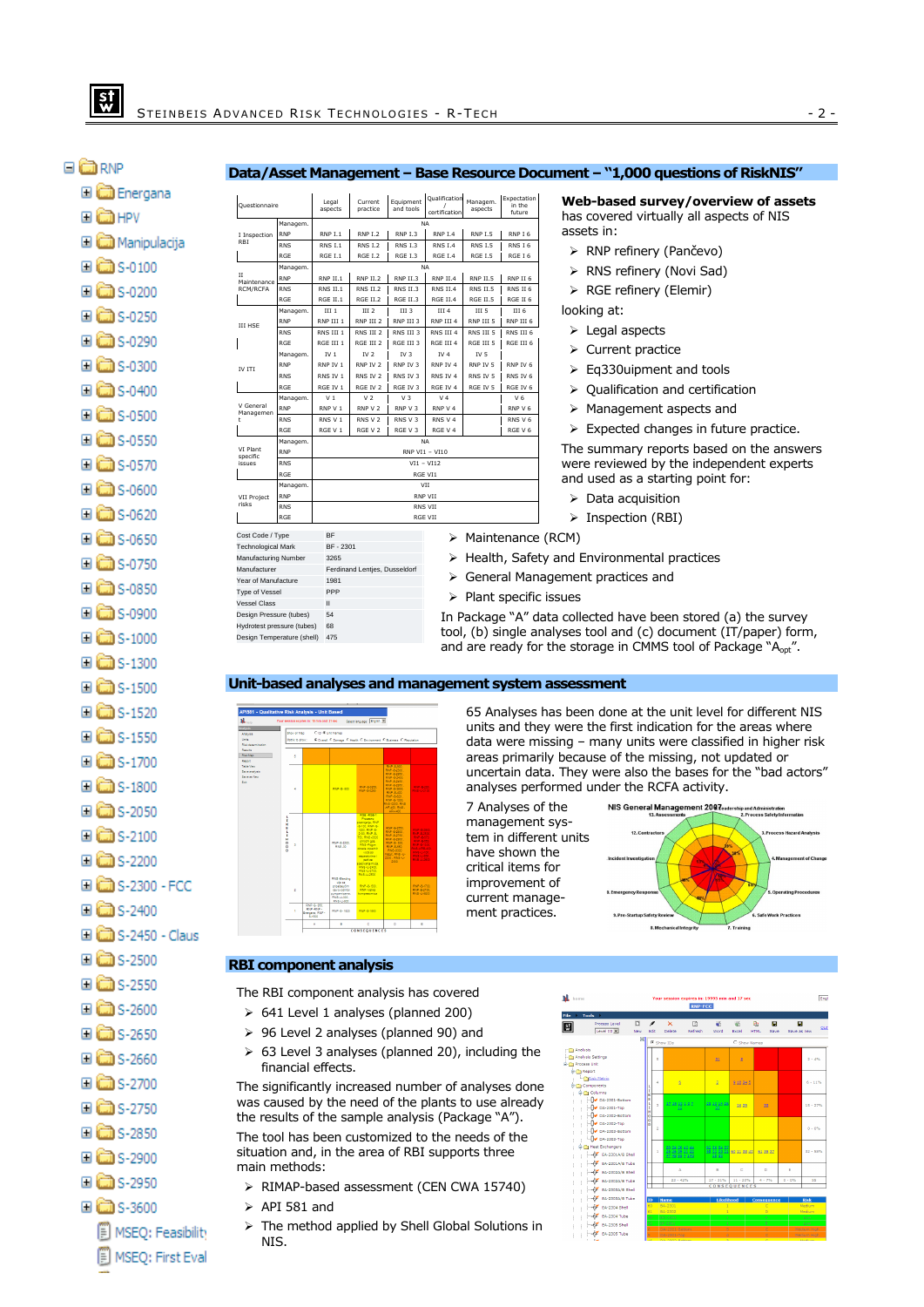# **RCM/RCFA**

Thanks to the seamless integration of RCM/RCFA with all the other elements of the overall system in the RiskNIS project it was possible to achieve economic benefits from the system already at the stage of sample applications (Package "A"). Most of the measurable benefits (s. below) result exactly from the application of the RCM/RCFA concept and the tool, because they indicated the weak points – more than 200 potential "bad actors" have been identified and analyzed within Package "A".



#### **IT Implementation**

|                                                                                                                                                              | Steinbeis Transfer Center (STC) | advanced Risk Technologies (R-Tech)                                                                                                                                                                                 |                                                                                                                                                                                                                            |
|--------------------------------------------------------------------------------------------------------------------------------------------------------------|---------------------------------|---------------------------------------------------------------------------------------------------------------------------------------------------------------------------------------------------------------------|----------------------------------------------------------------------------------------------------------------------------------------------------------------------------------------------------------------------------|
|                                                                                                                                                              | Project:                        | Collaboration with Petroleum Industry of Serbia. II phase<br>Risk management and use of risk-based approaches in inspection,<br>maintenance and HSE analyses of NIS a.d. plants                                     |                                                                                                                                                                                                                            |
| Home News About the Project Hambor Area                                                                                                                      |                                 |                                                                                                                                                                                                                     | user: Joyanovic 5                                                                                                                                                                                                          |
| Project Info<br><b>Project Explorer</b><br><b>Project Partners (Companies)</b>                                                                               |                                 | <b>Project Member area</b>                                                                                                                                                                                          |                                                                                                                                                                                                                            |
| <b>Project Participants (Persons)</b><br><b>WP Participants</b><br><b>Time Plan</b>                                                                          |                                 | Walterna to Hamburg-only anta, Hara vou can add your analis, thanks your exampled, ask the status of the continuities as you<br>are involved in 'doublead and volved documents from those vorbinarizanes.           |                                                                                                                                                                                                                            |
| <b><i><u>Parliamentalidae</u></i></b><br>Workpackage List                                                                                                    |                                 | Below you will find an overview of the voris performed so far, and the links how to access company-dine applications.                                                                                               |                                                                                                                                                                                                                            |
| Companies Info Status<br>WPs/Tasks Info Status<br><b>Hy Warking Area</b><br><b>My Darymants</b><br><b>Hy Arragat</b><br><b>My Activities</b><br>Send Evenall | <b>RBI</b>                      | . Hill that Qualitative Analysis<br>This teel is used for performing Qualitative, Unit Based Kisk<br>Analysis. It is based on AFISS1 Ease Assource Cocument and<br>its muslifative verythneir cives in approprie a. | 65 analyses have been carlormed, among<br><b>Bham (e.g.)</b><br>. Complete RGE as one analysis<br>a all costs in times.<br>. Main units in RSP: FCC (\$ 2200).<br>Platforming (5.300), Visbreaking (5.<br>2000 - Merox LPO |
| <b>Expendix Anchiore</b><br>My Services<br><b>Event Benishration</b><br>My Company Profile                                                                   |                                 | . 921; Management System Evaluation<br>This tool is used for performing the evaluation of Hanagement.<br>Sustain features relevant for the correct performance of the<br><b>Edit articles</b>                       | 3 Analyses available.                                                                                                                                                                                                      |
| <b>Editor</b><br><b>Edit News</b><br>Edit Links                                                                                                              |                                 | . R81: AFC 581 Component<br><b><i><u>Dated Assessment</u></i></b>                                                                                                                                                   | 2 Analyzes svalable, multiple training<br><b>WEBSTER</b>                                                                                                                                                                   |
| Edit Hans<br>Edit Pases<br><b>Week Distribution</b>                                                                                                          |                                 | . New RELINCEA Analyje Tool                                                                                                                                                                                         | Several analyses available based on "55<br>had actors" query                                                                                                                                                               |
| Project Admin.<br>Projects<br><b>Main Activities</b><br>Workpackages<br>Tasks<br><b>Palmerships</b>                                                          | <b>RCM</b>                      | . RCM R-Tech Method Application                                                                                                                                                                                     | Multiple training<br>everywher available.                                                                                                                                                                                  |
| Statuses/Ivees<br>Persons<br><b>Holes</b><br>Companies                                                                                                       | <b>HSE</b>                      | . HAZOP: R Tech HAZOP Application<br>. Safety report for RNP online                                                                                                                                                 | HAZOD results available for 1 and in \$200. 2.<br>units in RNS and RGS as one unit.<br>Reports and braining material available so<br>he.                                                                                   |

- $\triangleright$  One central data/application server running MS SOL Server database system for data collection, processing and presentation
- One central web server, based on MS IIS, with support for MS .Net applications
- $\triangleright$  Advantages:
	- o Data stored at one place and available for all authorized persons trough web-based interface
	- o No client software, apart from the standard web browsers

Maintenance and further development done on the central web- and data / applications servers only

# **Training and Education**

RiskNIS ahs not only had approx. 300 participants in the training and education sessions, several trainings organized in Germany, over 600 days of training and over 70 participants certified, but it has also provided the full-scale on-the job training: approx about 1/3 of all analyses were done by NIS staff educated/trained in RiskNIS courses. The quality of the training was not proven by the satisfaction of the participants, but also by in the qualified discussions with the Serbian government and their Norwegian and other consultants (Shell).



#### **Additional work / deliverables: Increased number of analyses and alignment with Shell**



The software system allows direct "switching" between different system – here between the CEN (RIMAP) and Shell matrices. This increases the flexibility and transparency of the system significantly. The concepts used in the RisnkNIS project and in the system are embedded into the draft documents of the NIS Quality Management System. Package "A" has delivered additional deliverables in all items of the work plan: from increased number of components and analyses, up to features allowing better alignment with existing systems or systems introduced in parallel.

| <b>EI</b> CORGE              |
|------------------------------|
| ⊟ <mark>ûn</mark> RGE        |
| ⊞ <b>aa</b> cia/B            |
| C1A/B (potis)                |
| E C1A/B (usis)               |
| ⊞ <mark>ûn</mark> C2 A/B     |
| E C2A/B (potis)              |
| <b>EI</b> C2A/B (usis)       |
| ⊞ © D-1                      |
| $\boxplus$ $\bigoplus$ D-101 |
| $\Box$ 0-102                 |
| <b>⊞ □</b> D-103             |
| $\Box$ 0-104                 |
| ⊞ © D-11                     |
| $\boxplus$ $\bigoplus$ D-111 |
| $\square$ $\square$ D-112    |
| ⊞ <mark>(</mark> D-12        |
| <b>□ □</b> D-120             |
| ⊞ <b>co</b> dd>121           |
| 国 <b>面</b> D-122             |
| ⊞ <mark>@</mark> D-16        |
| ⊞ <mark>@</mark> D-2         |
| <b>⊞ □</b> D27A              |
| <b>ED</b> D-27A              |
| <b>EI @D27B</b>              |
| <b>ED</b> D-27B              |
| ⊞ <b>ca</b> d270             |
| <b>⊞ □</b> D-27C             |
| ⊞ <mark>@</mark> D27D        |
| <b>⊞ □</b> D-27D             |
| <b>□ □</b> D27E              |
| <b>⊞  D-27E</b>              |
| $\blacksquare$ D27F          |
| <b>⊞ □</b> D-27F             |
| <b>□ □</b> D28A              |
| <b>□ □</b> D-28A             |
| $\Box$ D28B                  |
| $\Box$ D-28B                 |
|                              |
| ⊞ <b>coo</b> dd - 280        |
| ⊞ <mark>@</mark> D28D        |
| 国 <b>面D-28D</b>              |
| ⊞ <b>ca</b> d28E             |
| <b>⊞ □</b> D-28E             |
| ⊞ <mark>@</mark> D28F        |
| 国 <b>面</b> D-28F             |
| <b>□ □</b> D28G              |
| <b>□  D-28G</b>              |

 $\boldsymbol{\mathsf{st}}$